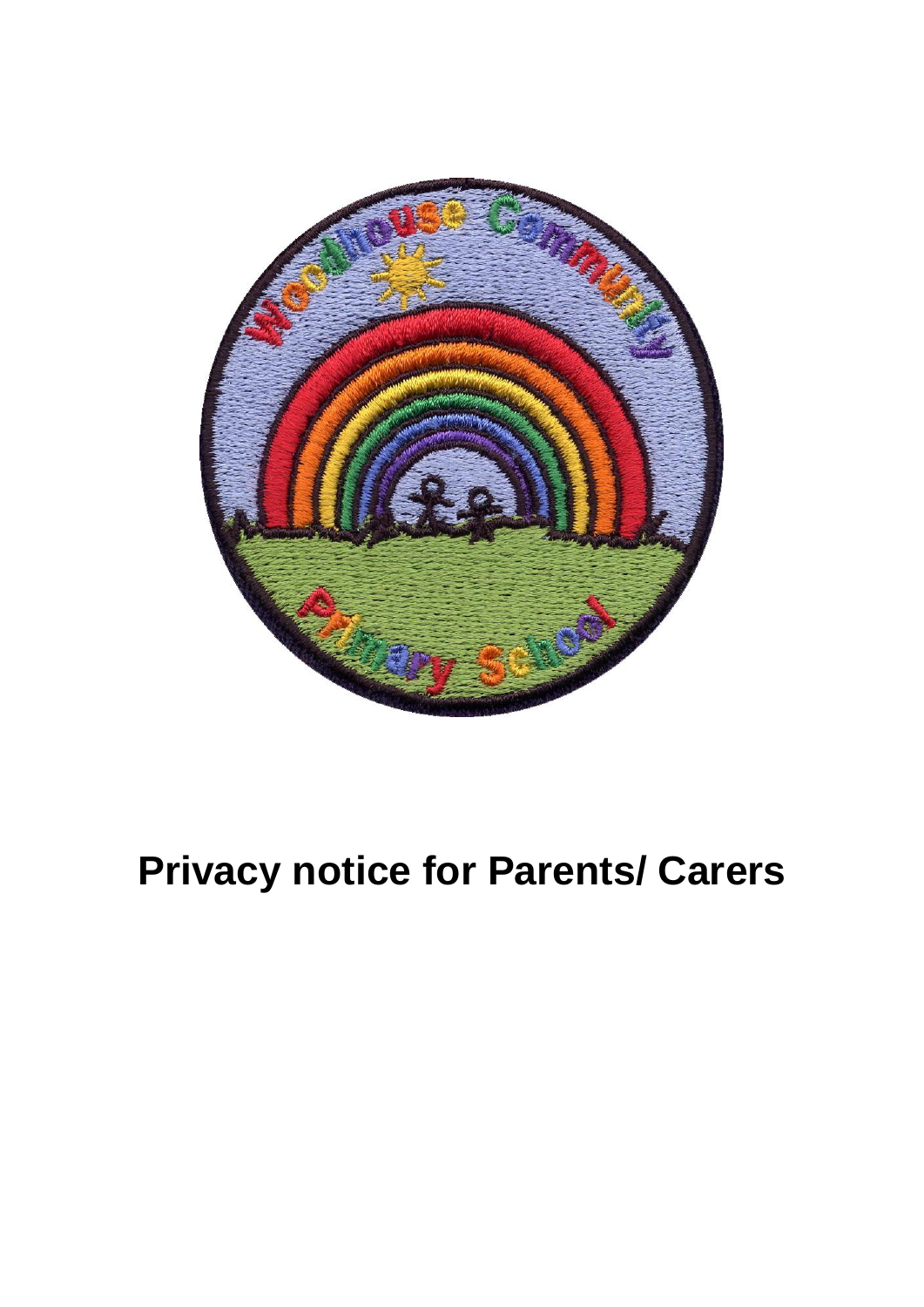# **Privacy notice for Parents/ Carers**

This privacy notice explains how we collect, store and use personal data about pupils. We, Woodhouse Community Primary School, are the 'data controller' for the purposes of data protection law.

Our data protection officer is Mrs L Nicholls.

#### **Who we are and what we do**

We are Woodhouse Community Primary School, Walker Drive, Bishop Auckland, DL16 6QW. We are a maintained primary school for children ages 3 – 11 years old and childcare for 2 year olds. Our local authority is Durham County Council.

# **The personal data we collect and hold**

We hold personal data about pupils, their parents or carers to support teaching and learning, to provide pastoral care and to assess how the school is performing. We may also receive data about pupils from other organisations including, but not limited to, other schools, local authorities, health care providers and the Department for Education.

Personal data that we may collect, use, store and share (when appropriate) about pupils includes, but is not restricted to:

- Contact details, contact preferences, date of birth, identification documents
- Results of internal assessments and externally set tests
- Pupil and curricular records
- Characteristics, such as ethnic background, eligibility for free school meals, or special educational needs
- Exclusion information
- Details of any medical conditions, including physical and mental health
- Attendance information
- Safeguarding information
- Details of any support received, including care packages, plans and support providers
- Photographs

# **Why we use this data**

We use this data to:

- Support pupil learning
- Monitor and report on pupil progress
- Provide appropriate pastoral care
- Protect pupil welfare
- Assess the quality of our services (including monitoring staff performance)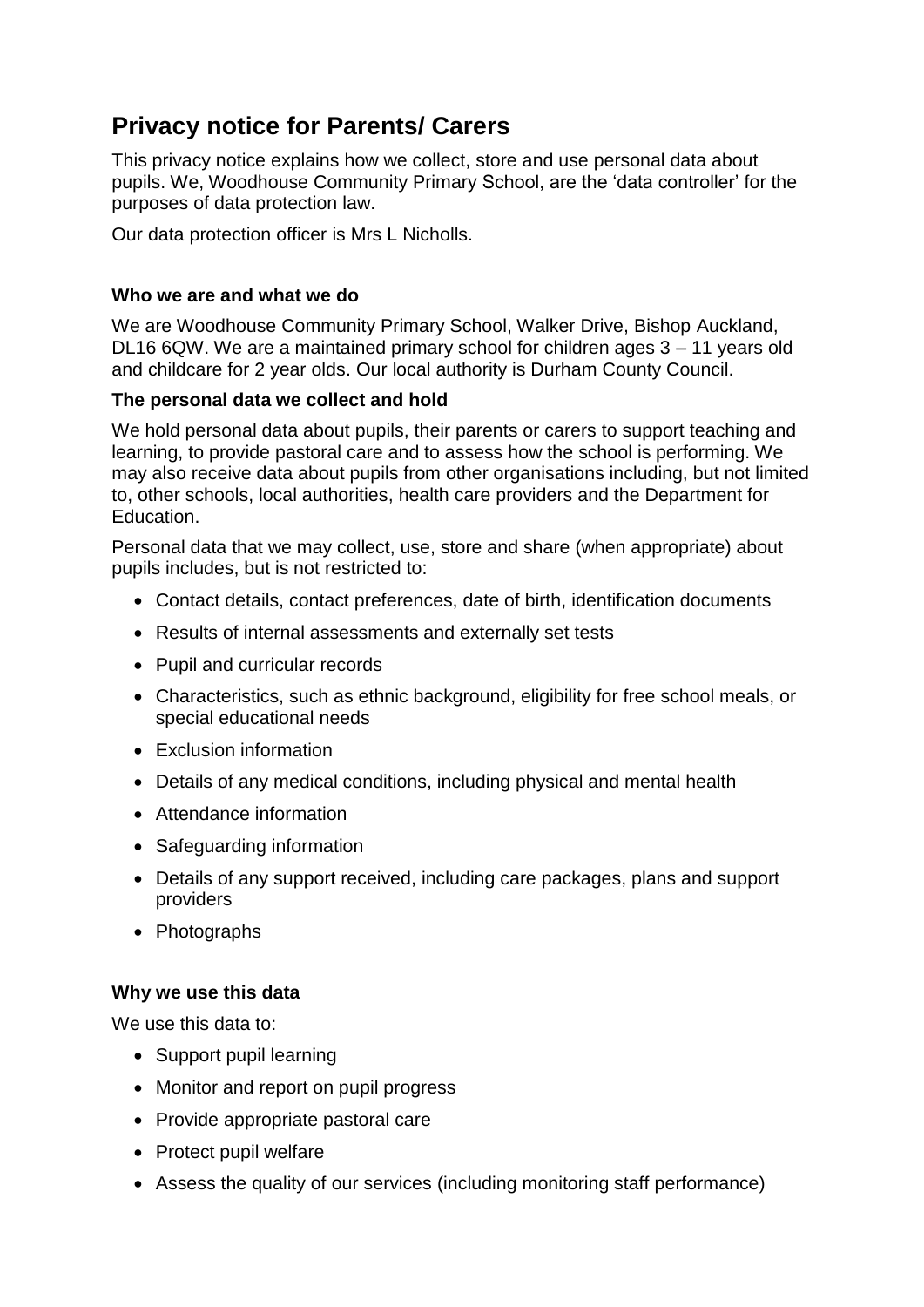- Administer admissions waiting lists
- Carry out research
- Comply with the law regarding data sharing

#### **Our legal basis for using this data**

We collect and use personal data on the basis of performing a public task (educating children).

On some occasions we may ask for consent to process data when its use is optional. On those occasions consent can be withdrawn at any time. We will make this clear when we ask for consent, and explain how consent can be withdrawn.

#### **Collecting this information**

We collect / obtain data from pupils, parents, carers, teachers and other professionals where relevant (e.g. G.P, hospital, social workers etc.)

#### **How we store this data**

We keep personal information about pupils while they are attending our school. We may also keep it beyond their attendance at our school if this is necessary in order to comply with our legal obligations. We will only retain the data we collect for as long as is necessary. This would be to satisfy the purpose for which it has been collected in accordance with our data retention policy. Please contact us if you would like further details on this policy.

The security of data and information is important to us. This is why we follow a range of security policies and procedures to control and safeguard access to and use of your personal information. This includes both physical and technical security and integrity of all data.

#### **Data sharing**

We do not share any of this data with any other organisation without your permission, except where the law requires it. We are required to provide pupil data to central government through the Department for Education and the Education Funding Agency. Where it is necessary to protect a child, the school will also share data with the Local Authority Children's Social Services, medical professional and/or the Police.

We do not transfer personal data to countries outside the European Economic Area.

#### **Parents and pupils' rights regarding personal data**

Individuals have a right to make a **'subject access request'** to gain access to personal information that the school holds about them. This includes access to their child's educational record. This should be made in writing or by e-mail to ….. The school will respond within a 15 school days timescale.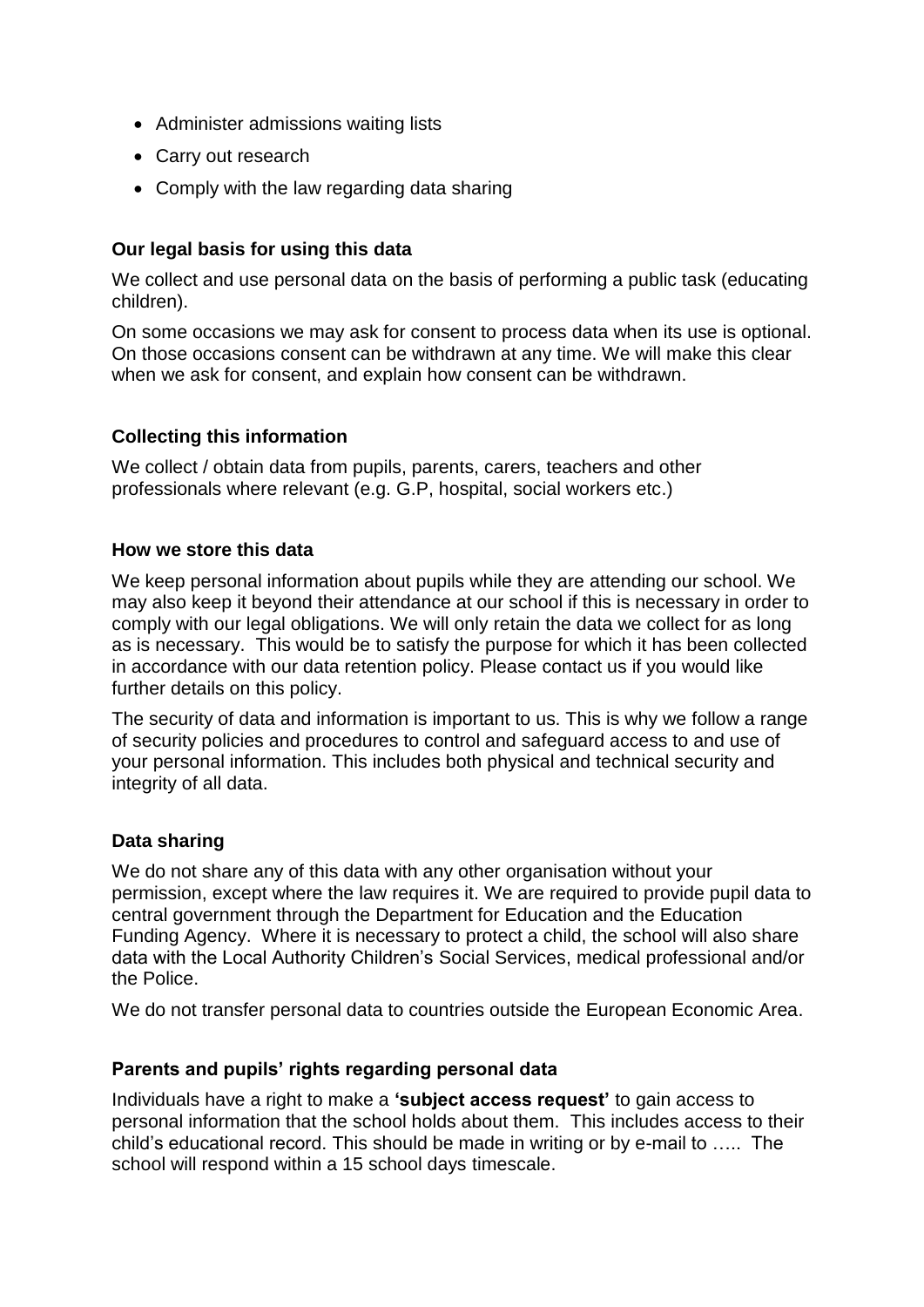Parents/Carers can make a request with respect to their child's data where the child is not considered mature enough to understand their rights over their own data (usually under the age of 16), or where the child has provided consent.

Parents also have the right to make a subject access request with respect to any personal data the school holds about them.

If you make a subject access request, we will:

- Give you a copy of the information in an intelligible form
- Give you a description of the data we hold
- Tell you why we are holding and processing it, and how long we will keep it for
- Explain where we got it from, if not from you or your child
- Tell you who it has been, or will be, shared with
- Let you know whether any automated decision-making is being applied to the data, and any consequences of this

Individuals also have the right for their personal information to be transmitted electronically to another organisation in certain circumstances.

If we cannot provide information to you, we will give you a description of the information we hold and the reason why it cannot be disclosed to you at the time of your request.

#### **Other rights**

Individuals have rights regarding how their personal data is used and kept safe, including the right to:

- Object to the use of personal data if it would cause, or is causing, damage or distress
- Prevent it being used to send direct marketing
- Object to decisions being taken by automated means (by a computer or machine, rather than by a person)
- In certain circumstances, have inaccurate personal data corrected, deleted or destroyed, or restrict processing
- Claim compensation for damages caused by a breach of the data protection regulations

To exercise any of these rights, please contact our data protection officer.

# **Complaints**

We take any complaints about our collection and use of personal information very seriously.

If you think that our collection or use of personal information is unfair, misleading or inappropriate, or have any other concern about our data processing, please raise this with us in the first instance.

To make a complaint, please contact our data protection officer.